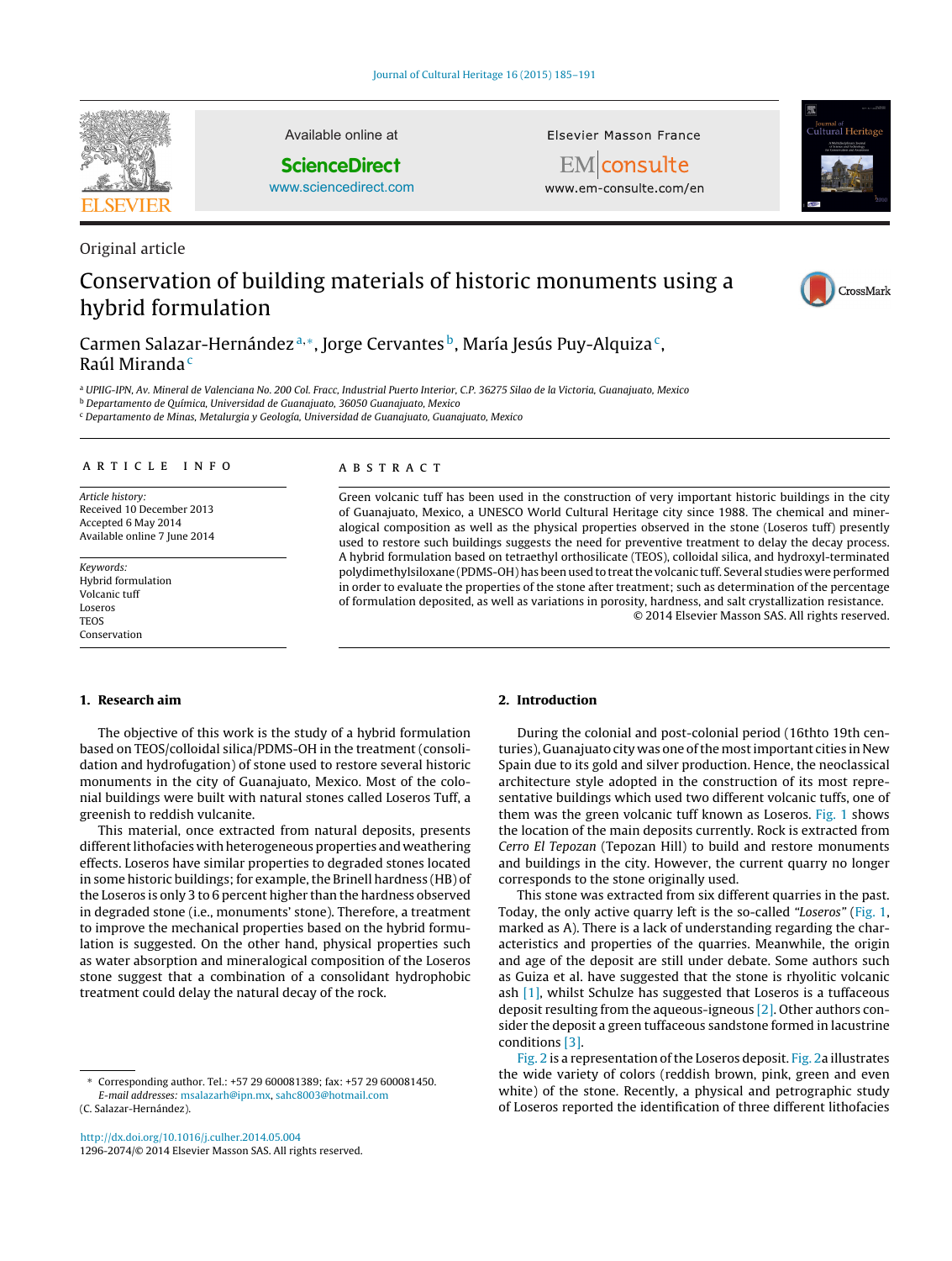<span id="page-1-0"></span>

**Fig. 1.** The main deposits for green volcanic tuff in Cerro Tepozan (A) Loseros and (B) Bufa locality.



**Fig. 2.** a: Loseros stone; b: stratigraphic reconstructions of the Loseros [\[4\].](#page--1-0)

after stratigraphic reconstruction (Fig. 2b). Namely,  $L_1$  consists of beds of coarse and fine sand with units featuring cross-lamination and cross stratification sandstone; while  $L_2$  and  $L_3$  present layering consisting of beds of fine and coarse green sand with horizontal lamination. The difference between these lithofacieslies is the amount of laminated stratification sandstone. The lower level (about 30 m) presents properties only related to tuff material  $[4]$ .

This stone's grain size varies from gravel (granule) up to fine or coarse sandgrain. Some Loseros properties could suggest that this rock can be considered as a sedimentary rock due to pseudostratification and cross-lamination. However, Edwards [\[5\]](#page--1-0) and other authors [\[1–3\]](#page--1-0) have indicated that the chemical composition of Loseros is more similar to tuff, which will be discussed in this contribution.

Table 1 includes the physical properties and the clast size observed for the lithofacies present in Loseros. According to the

| Table 1                              |  |
|--------------------------------------|--|
| Properties of Losero litofacies [4]. |  |

|          | Color                                                            | Clast size (mm)                    | Classification according<br>to Schmidt [6]                |
|----------|------------------------------------------------------------------|------------------------------------|-----------------------------------------------------------|
| Lэ<br>Lз | Green to red<br>Green to white or cream<br>Green to light yellow | $50 - 5$<br>$20 - 5$<br>$5 - 1/16$ | Lapilli-tuff<br>Croase (ash) tuff<br>Tuffaceous sandstone |

pyroclastic classification by Schmidt  $[6]$ , Loseros presents a mixture of coarse and fine tuffaceous materials with a little epiclastic consolidated stone.

Many buildings, gardens, houses and historic buildings were constructed with Loseros. [Fig.](#page--1-0) 3 shows two Guanajuato city monuments (Belen Church and the Main Theater) where Loseros stone was used; scaling and crumbing deterioration are appreciated. Extreme moisture variations in the medium are the main cause of these weathering processes [\[7\].](#page--1-0) López-Doncel et al. report that the causes of deterioration for this stone cannot be attributed to a single factor; the main contributor to the decay process of Loseros could be the porosity and heterogeneous pore radii distribution  $[8]$ , as well as repeated shrinking and swelling of clay minerals, caused by wet/dry cycling.

In terms of composition and lithofacies, the material presently extracted from Loseros for restoration of historic buildings in the Guanajuato city has different mechanical and chemical properties [\[4\].](#page--1-0)

Silicon-based compounds have been an alternative in the consolidation and hydrophobic treatment of stone; the first is used to improve mechanical properties in degraded stone and the second one as a water repellent  $[9]$ . The formulations using alkoxysilanes as TEOS-based consolidants, along with consolidants based on TEOS/colloidal or silica nanoparticles [\[10–12\]](#page--1-0) have been widely studied. Consolidants containing polyhedral oligomeric